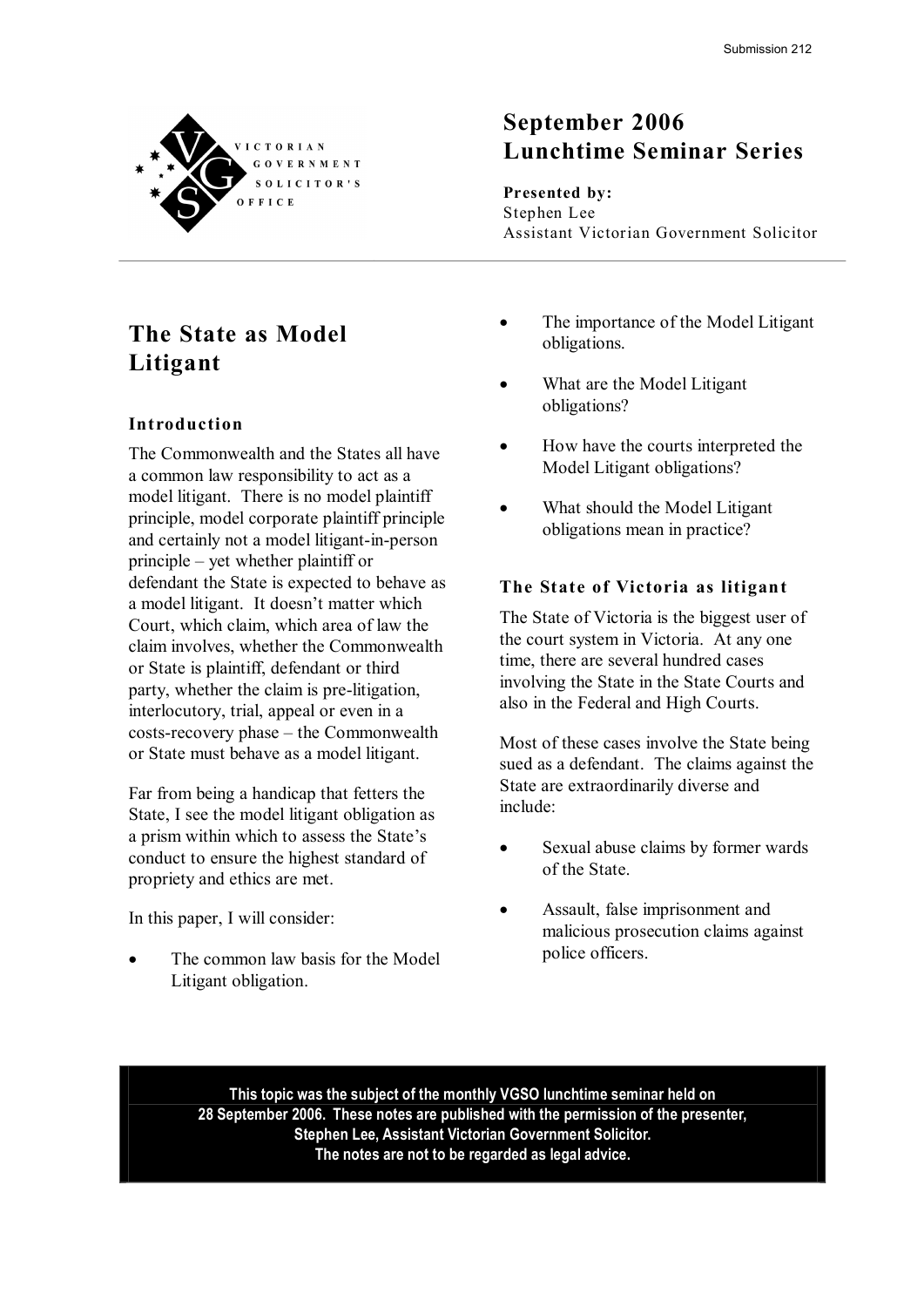

- Charitable trusts, where the Attorney's role is the protector of charities.
- Contempts of court, where the administration of justice is undermined eg publication contempts.
- · Applications under the Crimes (Mental Impairment) Legislation by persons found not guilty of criminal charges by reason of insanity.
- Constitutional cases.
- · Applications under the Hague Convention to return children to the jurisdiction they were removed from.
- Judicial review.
- Commercial litigation.
- Personal injury claims by persons dying of asbestosis.
- Alleged wrongful seizures by the police and the Sheriff.
- Forged mortgage cases against the Registrar of Titles brought by innocent defrauded registered proprietors of land.
- · Inquests.
- Public interest immunity claims.

But no matter in which diverse area of law the State is immersed in litigation, it must behave as a model litigant. In my view, the model litigant principles are best understood in a four stage process:

Why are the Model Litigant principles important?

- What are the Model Litigant principles?
- · How have the Courts interpreted the Model Litigant principles?
- What should the Model Litigant principles mean in practice?

But first a little history.

# **Common law origin and evolu tion Common law origin and evolution**<br>of the Model Litigant principle

As long ago as 1912, Sir Samuel Griffith, the Chief Justice of the High Court (and formerly an Attorney-General, Premier and Chief Justice in Queensland) made these comments in relation to a technical pleading by the Commonwealth Attorney-General:

> The point is a purely technical point of pleading and I can't refrain from expressing my surprise that it should be taken on behalf of the Crown. It is to be regarded as axiomatic that the Crown never takes technical points, even in civil proceedings, and a fortiori not in criminal proceedings.

> I am sometimes inclined to think that in some parts – not all – of the Commonwealth the old fashioned, traditional and almost instinctive, standard of fair play to be observed by the Crown in dealing with subjects, which I learned a very long time ago to regard as elementary, is either not known or thought out of date. I should be glad to think that I am mistaken. $1$

The concept of a standard of 'fair play' by the State is not a peculiarly Australian concept. For example, in a 1949 English case the court criticised the government's technical defence in a tax case and stated: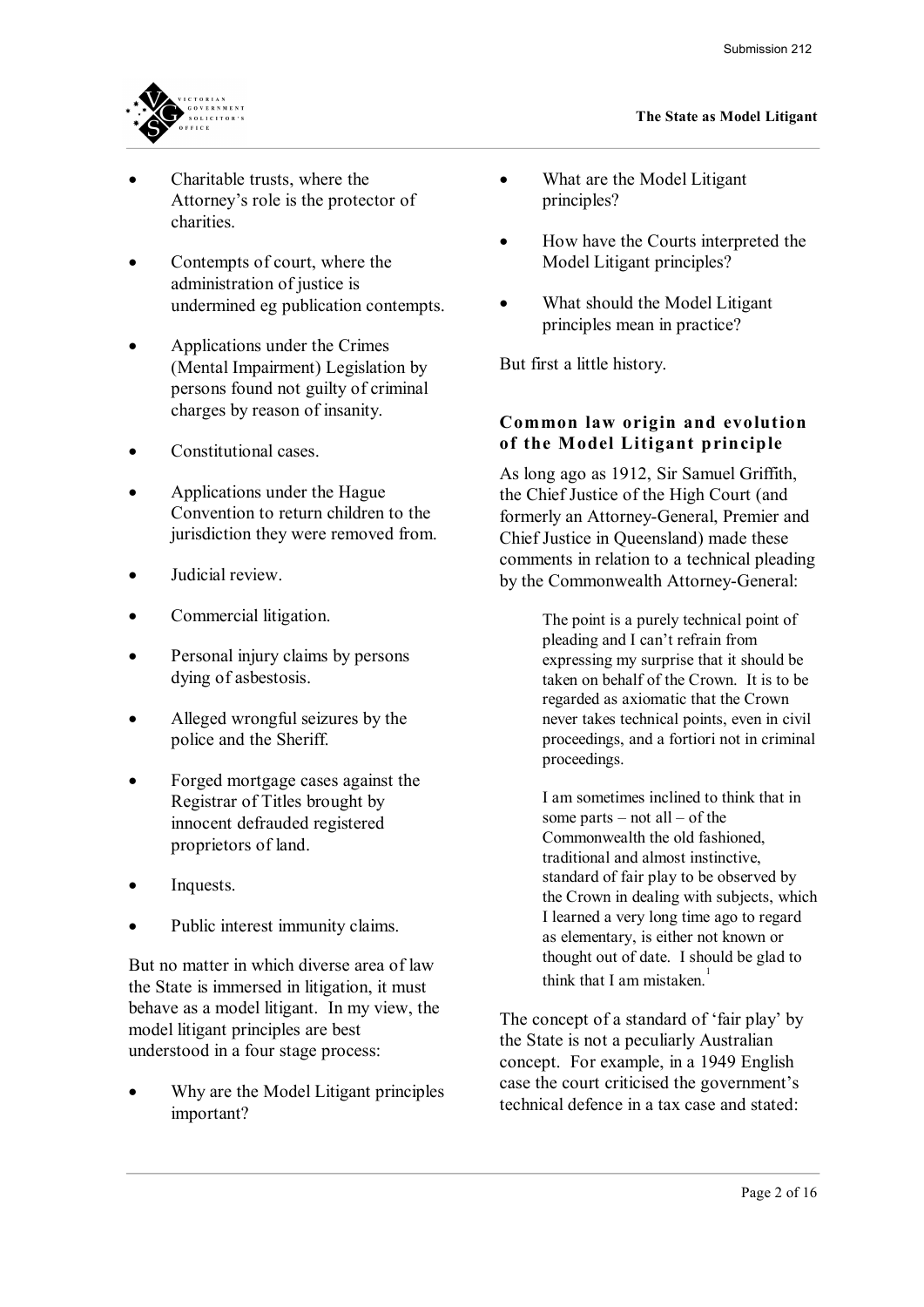

At the same time I can't help feeling that the defence is one which ought to be used with great discretion, and that for two reasons. First, because the defendants being an emanation of the Crown, which is the source and fountain of justice, are in my opinion bound to maintain the highest standards of probity and fair dealing, comparable to those which the courts, which derive their authority from the same source and fountain, impose on the officers under their control...

Chief Justice King of the South Australian Supreme Court commented in 1987:

> The Court and the Attorney-General, to which the Crown Solicitor is responsible, have a joint responsibility for fostering the expeditious conduct of and disposal of litigation. It is extremely important that the Crown Solicitor's Office set an example to the private legal profession as to conscientious compliance with the procedures designed to minimise cost and  $delay.<sup>3</sup>$

These types of judicial comments evolved into the model litigant principles adopted by the Commonwealth in 1997 and by the State of Victoria in 2001.

# **Why are Model Litigant principles**<br>important? Why are Model Li<br>important?

The model litigant rules are very important because they are all about fair play, about how government should conduct its litigation, about ensuring that the public has good reason to trust its public officials and the way its public officials and lawyers conduct litigation affecting rights of its own citizens. The Government must not abuse its power. It must not act arbitrarily or capriciously.

As to the philosophical importance underpinning model litigant principles, a Canadian government lawyer expressed it this way:

> In the Canadian context at least, public service lawyers must never forget that they are using the authority of the Minister, the Minister of Justice and Attorney-General; this is crucial in our system of Parliamentary Government where elected officials are responsible and accountable. This reminds us that our authority is not really ours; it is held in trust … The main duty of the Minister is to enhance respect for the Constitution and the law and thus it flows that this is the main duty of public service lawyers.<sup>4</sup>

Note the compelling view of Justice Finn in the *Hughes Aircraft* case as to the arguable absence of self-interest by the State - its only true interest is a public interest.

> As with any agency of government – and I do not mean by this that it is thereby within 'the shield of the Crown' – it has no private or self-interest of its own separate from the public interest it is constitutionally bound to serve.

There is, I consider much to be said for the view that, having no legitimate private interest in the performance of its functions, a public body (including a State owned company) should be required as of course to act fairly towards those with whom it deals at least in so far as this is consistent with its obligation to serve the public interest (or interests) for which it has been created…

In differing ways these instances reflect policies in the law, albeit in specific contexts, (a) of protecting the reasonable expectations of those dealing with public bodies; (b) of ensuring that the powers possessed by a public body, 'whether conferred by statute or by contract', are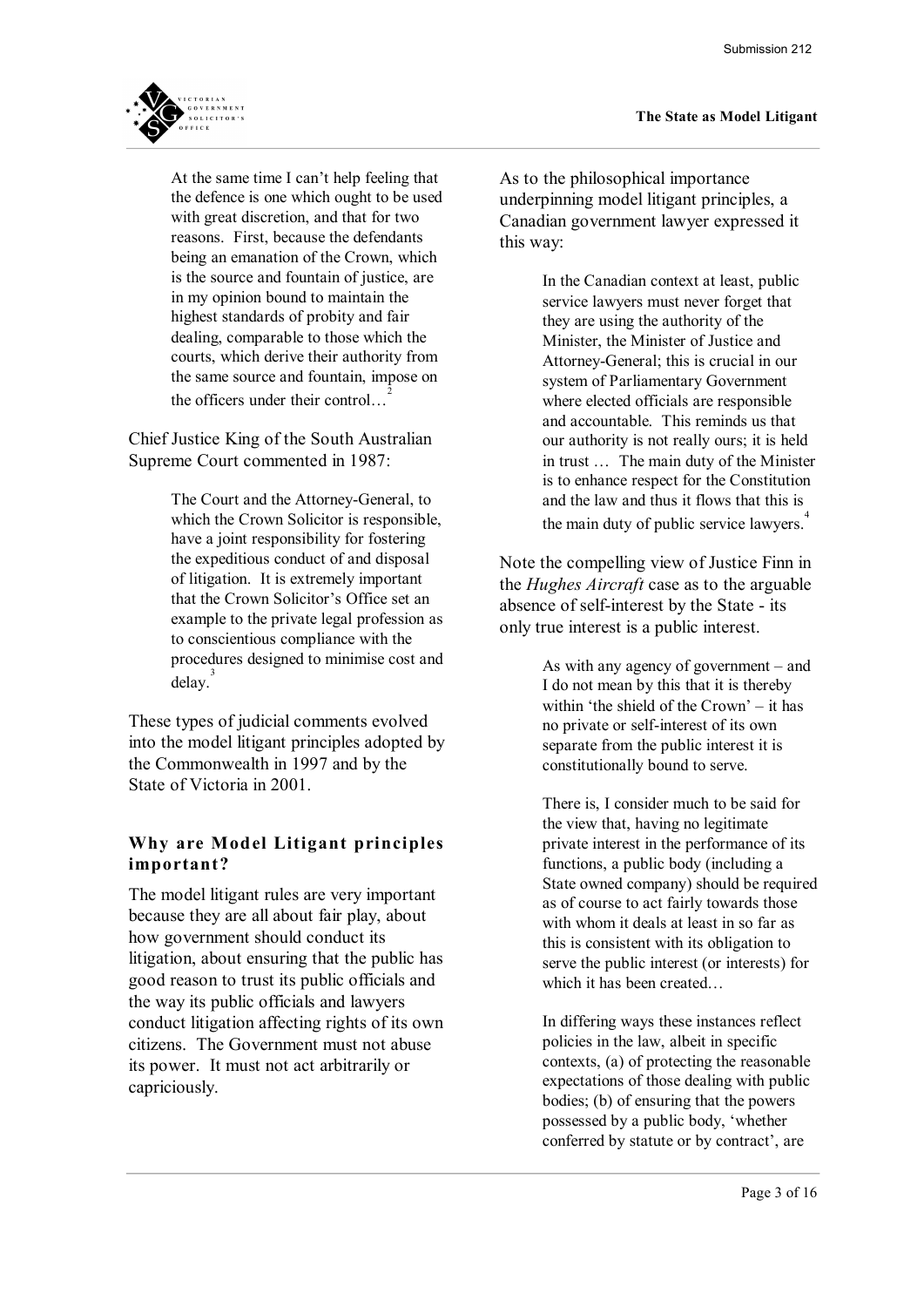

exercised 'for the public good and (c) of requiring such bodies to act as 'moral exemplars': government and its agencies should lead by example.<sup>5</sup>

# **What are the Model Litigant**<br> **principles**? **What are the Mo**<br>principles?

The Model Litigant Principles of the State of Victoria are to be found in the Standard Legal Services to Government Panel Contract. Schedule 4 sets out government policies in relation to equal opportunity and also Model Litigant Principles. Clause 2 provides:

> In providing Project Services, the Firm shall ensure that the status of the State and any client as a model litigant is not compromised.

For the purposes of sub-clause 2.1 of this Schedule 4, the Attorney-General may, from time to time, issue model litigant principles ..… with which the State is required to comply.

In 2001 the Attorney-General issued such guidelines as follows:

### **Guidelines on the State of<br>Cuidelines on the State of<br>Victoria's Obligation to Act as a Guidelines on the State of<br>Victoria's Obligation to Act as a<br>Model Litigant Guidelines on the Stat<br>Victoria's Obligation t<br>Model Litigant**

- 1. In order to maintain proper standards in litigation, the State of Victoria, its Departments and agencies behave as a model litigant in the conduct of litigation.
- 2. The obligation requires that the State of Victoria, its Departments and agencies:
	- (a) act fairly in handling claims and litigation brought by or against the State or an agency;

#### **The State as Model Litigant**

- (b) act consistently in the handling of claims and litigation;
- (c) avoid litigation, wherever possible;
- (d) pay legitimate claims without litigation, including making partial settlements of claims or interim payments, where it is clear that liability is at least as much as the amount to be paid;
- (e) where it is not possible to avoid litigation, keep the costs of litigation to a minimum, including by:
	- (i) not requiring the other party to prove a matter which the State or the agency knows to be true; and
	- (ii) not contesting liability if the State or the agency knows that the dispute is really about quantum,
- (f) do not rely on technical defences unless the State's or the agency's interests would be prejudiced by the failure to comply with a particular requirement;
- (g) do not take advantage of a claimant who lacks the resources to litigate a legitimate claim; and
- (h) do not undertake and pursue appeals unless the State or the agency believes that it has reasonable prospects for success or the appeal is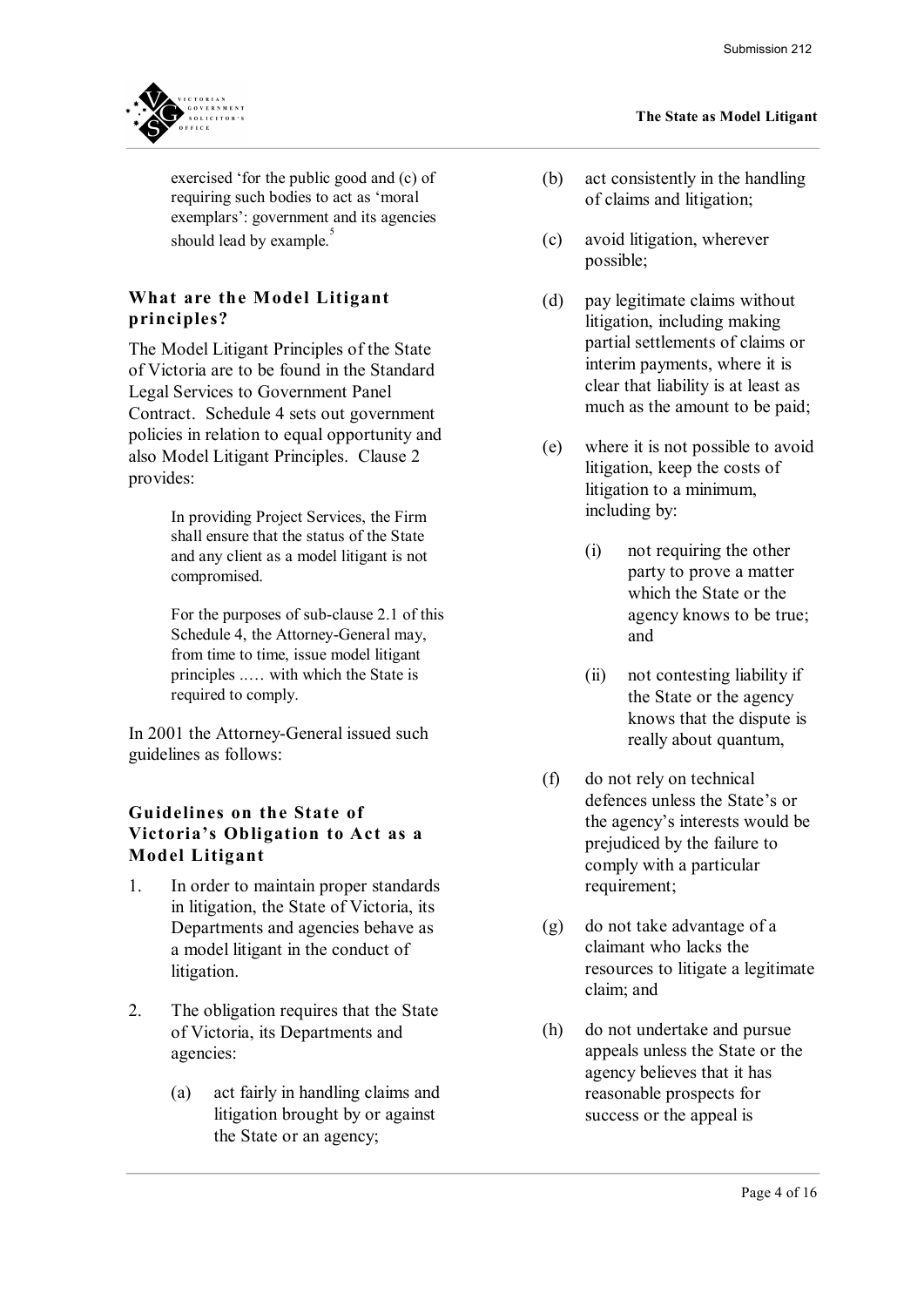otherwise justified in the public interest.

### **Notes:**<br>1. Th

- The State of Victoria acknowledges the assistance of the Commonwealth in developing these Guidelines. The Guidelines are based on the Directions on the Commonwealth's Obligation to Act as a Model Litigant, which were issued by the Commonwealth Attorney-General pursuant to s 55ZF of the *Judiciary Act 1903*.
- 2. The obligation applies to litigation (including before courts, tribunals, inquiries, and in arbitration and other alternative dispute resolution processes) involving State Departments and agencies, as well as Ministers and officers where the State provides a full indemnity in respect of an action for damages brought against them personally. Ensuring compliance with the obligation is primarily the responsibility of the agency which has responsibility for the litigation. In addition, lawyers engaged in such litigation, whether Victorian Government Solicitor, in house or private, will need to act in accordance with the obligation to assist their client agency to do so.
- 3. In essence, being a model litigant requires that the State and its agencies, as parties to litigation, act with complete propriety, fairly and in accordance with the highest professional standards. The expectation that the State and its agencies will act as a model litigant has been recognised by the Courts. See, for example, *Melbourne*

*Steamship Limited v Moorhead* (1912) 15 CLR 133, 342; *Kenny v State of South Australia* (1987) 46 SASR 268, 273; *Yong Jun Qin v The Minister for Immigration and Ethnic Affairs* (1997) 75 FCR 155.

- 4. The obligation to act as a model litigant may require more than merely acting honestly and in accordance with the law and court rules. It also goes beyond the requirement for lawyers to act in accordance with their ethical obligations.
- 5. The obligation does not prevent the State and its agencies from acting firmly and properly to protect their interests. It does not therefore preclude all legitimate steps being taken to pursue claims by the State and its agencies and testing or defending claims against them. The commencement of an appeal may be justified in the public interest where it is necessary to avoid prejudice to the interests of the State or an agency pending the receipt or proper consideration of legal advice, provided that a decision whether to continue the appeal is made as soon as practicable.
- 6. The obligation does not prevent the State from enforcing costs orders or seeking to recover its costs.

### **Who is bound by the model Who is bound by the mod**<br>**litigant guidelines?**

On any view, the model litigant guidelines have wide-reaching application.

• Extends to litigation involving State Departments and agencies as well as Ministers and officers where the State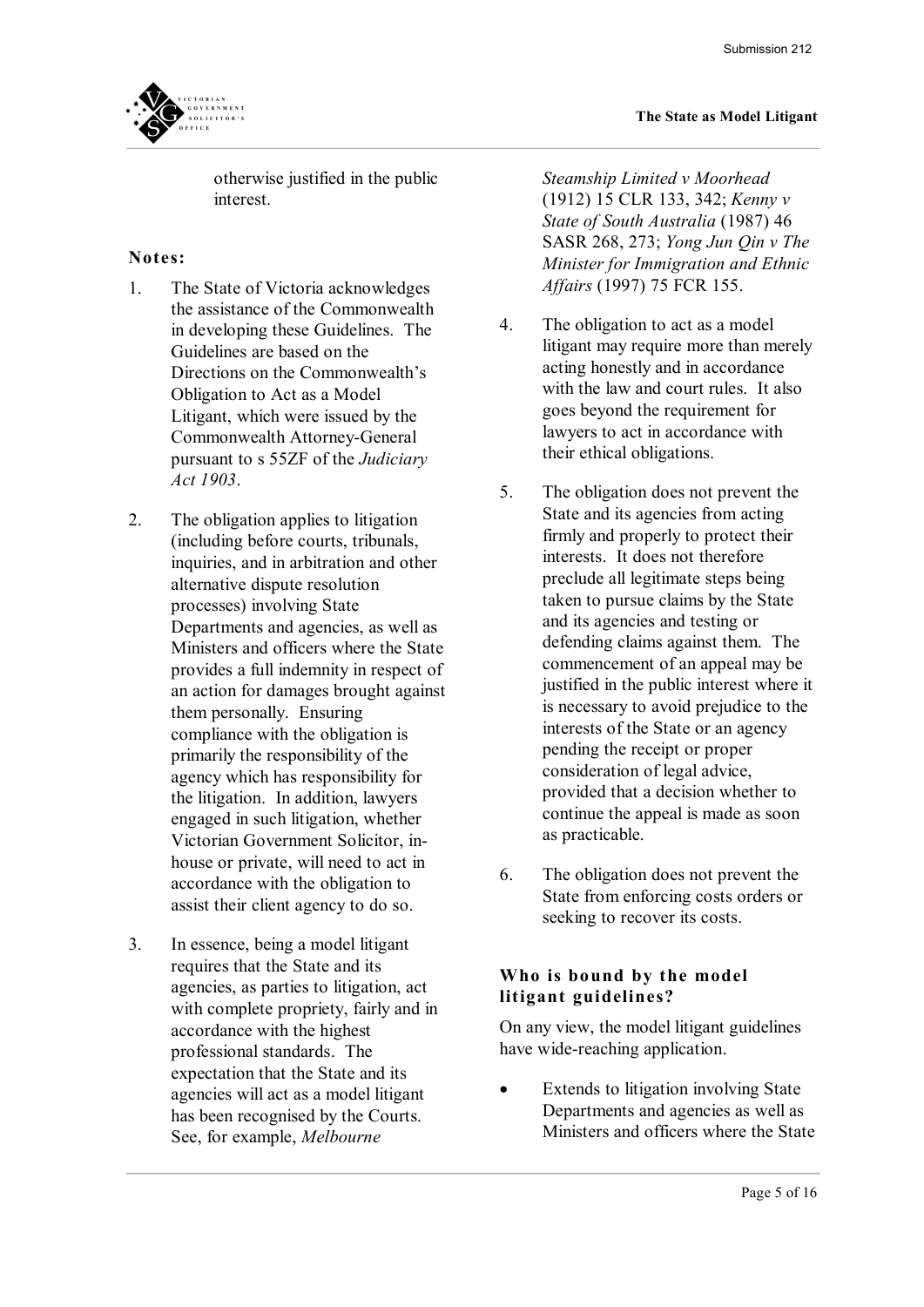

provides a full indemnity in respect of an action for damages brought against them personally.

- · Extends to all litigation including before courts, tribunals, inquiries, and arbitration and other alternative dispute resolution processes.
- · Extends to all litigation involving the State irrespective of State's status as plaintiff, defendant, third party etc.
- Extends to statutory corporations spending public monies.<sup>6</sup>
- Extends to private lawyers, in-house Government lawyers and VGSO.

#### **Differences between the Commonwealth and State Model Litigant Guidelines**

The first note to the State's Guidelines acknowledges that the guidelines are based on the Commonwealth Model Litigant Guidelines issued by the Commonwealth Attorney-General pursuant to s 55ZF of the *Judiciary Act 1903*. The State's Model Litigant Guidelines and the notes attached to the Guidelines almost exactly mirror the Commonwealth's guidelines. But there are some differences:

### *1. Dealing promptly with claims*

The Commonwealth has an additional positive obligation to deal with claims promptly and not cause unnecessary delay in handling claims in litigation. There is no such express obligation in the State guidelines. The absence of an express obligation probably does not matter, having regard to King CJ's comments concerning the desirability of expeditious conduct by the Crown Solicitor's Office.

#### *2. Apology*

- The Commonwealth guidelines include a requirement that the Commonwealth apologise where the Commonwealth or the agency is aware that it or its lawyers have acted wrongfully or improperly. This requirement is wholly absent in the State guidelines.
- Where clients are prepared to settle claims for 'real money', and not merely nuisance value settlements, and plaintiffs are insistent upon an apology as part of any settlement, it would seem appropriate for the State to provide an appropriately worded apology. This accords with the spirit of the model litigant guidelines. It also accords with some areas of tort law where the absence of an apology can increase the humiliation of a plaintiff and increase the damages payable.
- Note that an apology is not to be interpreted as an admission of liability (see ss 141 and 14J of the *Wrongs Act 1958*).
- *3. Alternative dispute resolution*
- The Commonwealth Model Litigant guidelines were revised in 2005 to include a specific guideline encouraging full and effective participation in ADR.
- The 2005 revision also added a specific clause stating that merits reviews were covered by the model litigant principles.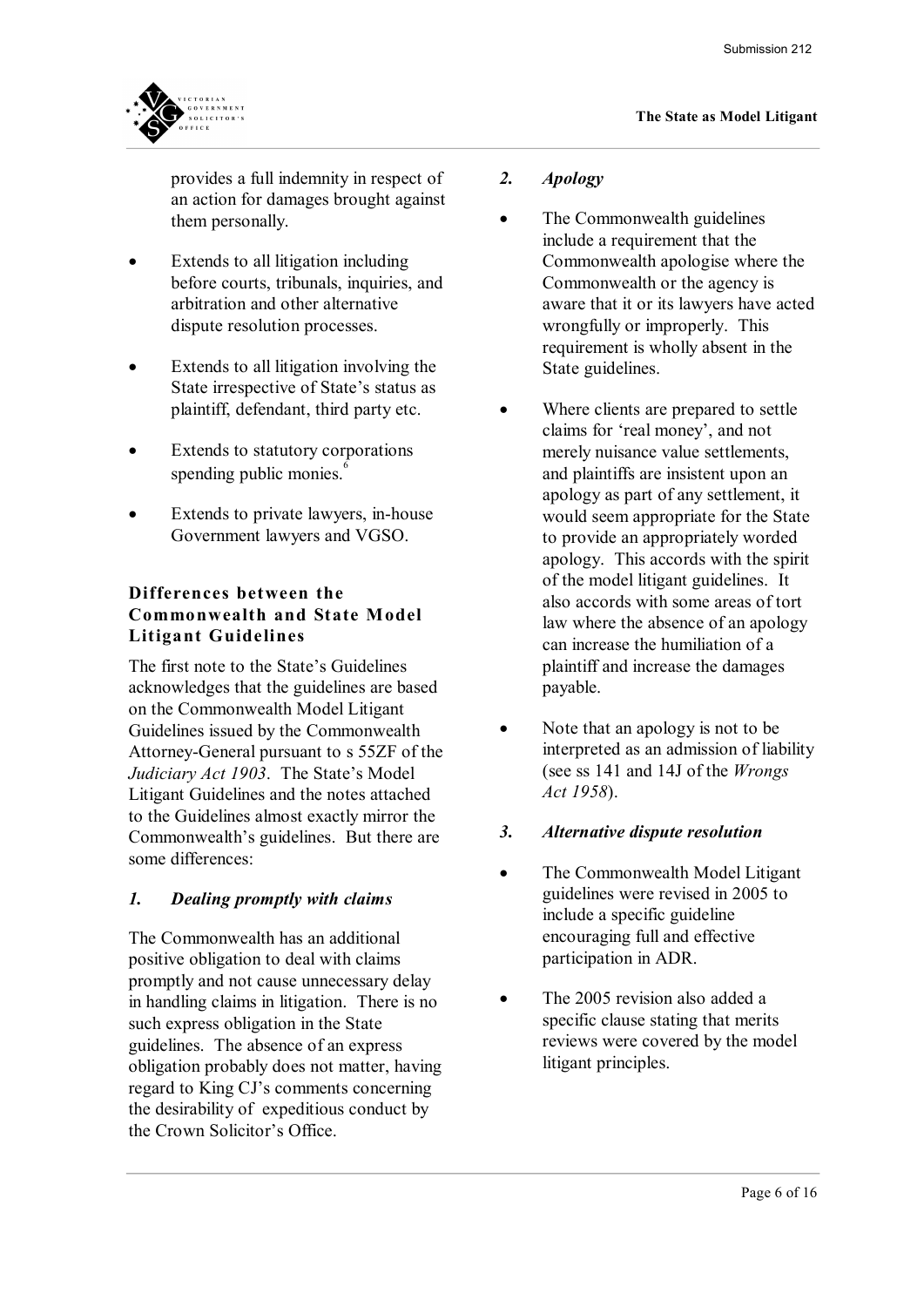

# **V**<br>**Judicial interpretation of the**<br>Model Litigant principles Judicial interpretation of th<br>Model Litigant principles<br>————————————————————

There are no Victorian cases which have considered the Model Litigant principles since the Victorian Attorney-General issued his Model Litigant guidelines. However, there have been several cases where the Federal Court has looked at the Commonwealth Model Litigant obligations.

In *Challoner v Minister for Immigration & Multicultural Affairs (No 2)* [2000] FCA 1601, Drummond J made an order restraining the Minister for Immigration and Multicultural Affairs from cancelling Mr Challoner's electronic travel authority (in the nature of a visa). Mr Challoner was in detention. Mr Challoner sought to review the cancellation decision. Drummond J proposed an urgent hearing date of 13 November. The Minister's solicitor asked for an even earlier date. On 6 November 2000, his Honour indicated the final hearing could occur the very next day – 7 November 2000. Late on 6 November 2000, the Commonwealth sought to reconvene the court to apply for an adjournment because preferred counsel was not available on 7 November, and the Commonwealth also wished to prepare further materials. His Honour considered that Mr Challoner would require three to four weeks to answer the Commonwealth's proposed material, and that the Minister was not ready to proceed on 7 November, let alone 13 November – the date first proposed by the court.

His Honour criticised the Commonwealth's conduct:

> It seems to be immensely regrettable that the Commonwealth has conducted this litigation in the way I have outlined, against the background of Mr Challoner's continued detention, upon

which it has insisted until this late stage. It would be immensely regrettable for any litigant to urge, over the Court's offer of a very expedited hearing, an even quicker hearing and then to put off the hearing in circumstances which includes reasons of the kind that have been advanced on behalf of the Commonwealth. The extent to which that becomes regrettable is enhanced because it is the Commonwealth which has left itself open to this criticism. $\frac{7}{7}$ 

In *Wong Tai Shing v Minister for Immigration, Multicultural and Indigenous Affairs* [2002] FCA 1271 Wilcox J ruled that the relevant Minister must answer certain interrogatories. His Honour indicated he would publish written reasons at a later date. The parties were notified the written reasons would be published on 18 October 2002. The day before the reasons were published, the Minister filed an application for leave to appeal from his Honour's ruling.

Not surprisingly, his Honour criticised the Commonwealth's decision to appeal prior to considering the Judge's reasons. His Honour stated:

> I would have expected that any litigant, let alone a Commonwealth Minister, to pay the Court the courtesy of considering a judge's reasons for decision before deciding to contend the judge was wrong.<sup>8</sup>

While the Minister's decision to appeal before considering the Judge's reasons does not directly infringe the exact terms of the Model Litigant guidelines, it certainly runs contrary to the spirit of the guidelines. Accordingly, government departments, Ministers etc ought not prematurely announce decisions to appeal prior to consideration of Judge's reasons. To do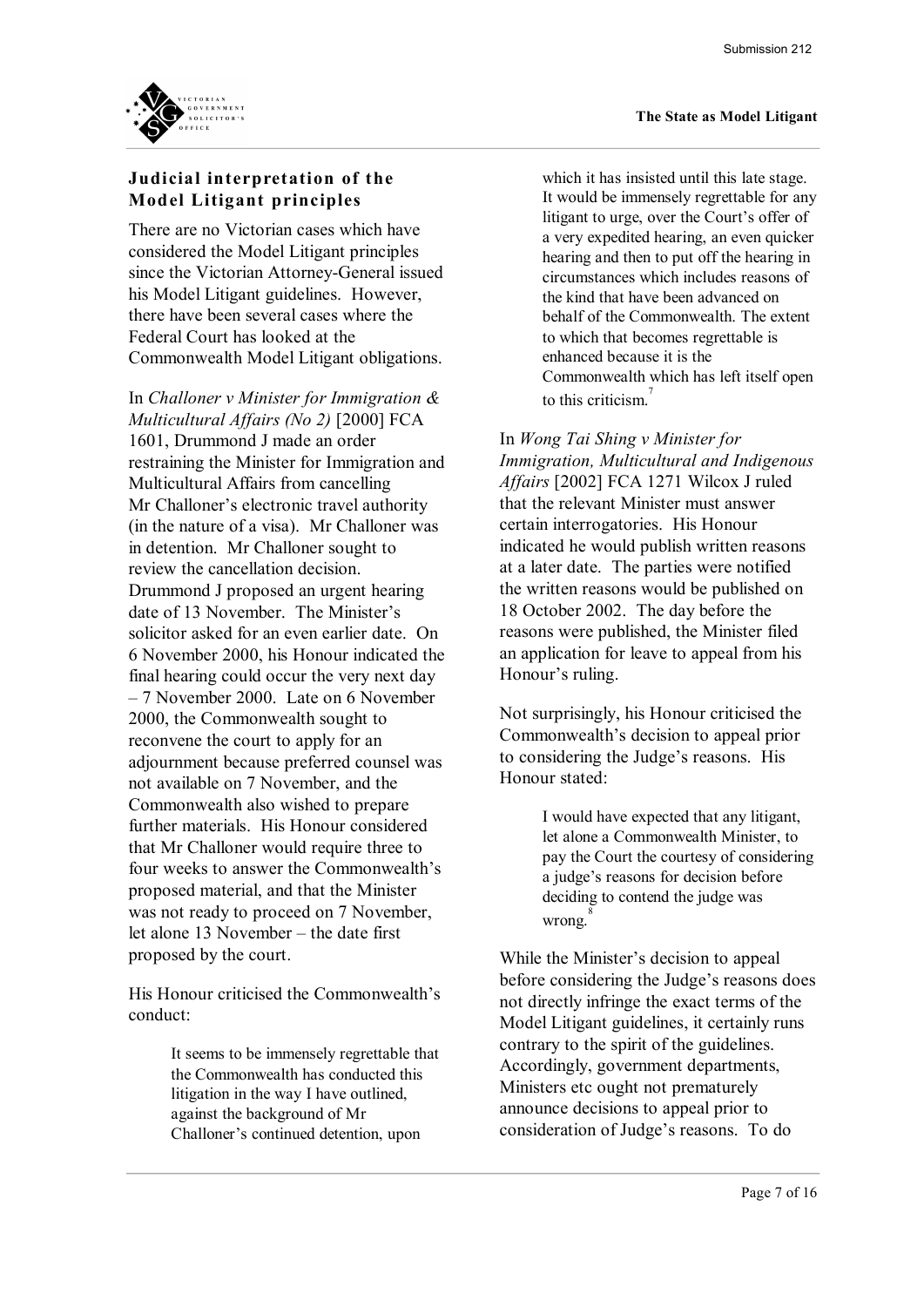

otherwise is, at best, discourteous to the court.

In *Wodrow v Commonwealth of Australia* [2003] FCA 403, the court considered a claim against the Commonwealth in tort and contract by a former engineer, who alleged his incapacity for work resulted from chronic anxiety and neurosis caused by his employment with the Commonwealth. Although Mr Wodrow won at first instance, he ultimately failed before the High Court. The Commonwealth sought to enforce a costs order in its favour seven years after the order had been made and Mr Wodrow sought to have the application for taxation of costs dismissed because of inordinate delay inconsistent with the Commonwealth's Model Litigant obligation. Stone J held that the Model Litigant obligations do not prevent the Commonwealth from enforcing costs orders or seeking to recover costs. His Honour held that the Model Litigant obligation '… does not impinge the Commonwealth's ability to enforce its substantive rights'.

In *Applicant A226 of 2003 & Ors v Minister for Immigration & Multicultural & Indigenous Affairs*, Driver FM was concerned about the possible affect of a costs order in favour of the Minister upon the health and welfare of child applicants. He was concerned that it would be inconsistent with the Model Litigant principle to seek costs against an opposing party if there were no intention to enforce the costs order that might be made. However, he ultimately accepted the submissions of the Commonwealth that seeking and enforcing costs orders are separate stages in the handling of proceedings and may turn on different considerations. For example, when a costs order is sought, there may be insufficient

information available regarding the financial circumstances of the party to determine whether enforcement action will be appropriate. Accordingly, there is nothing objectionable in pressing for a costs order against an apparently impecunious party on the basis that if the party's financial circumstances changed for the better, the order might be enforced.<sup>10</sup>

# **The St ate's behavioural bar – how**  The State's beha<br>high is it?

- The overarching obligation is that the State behave as a model litigant for the stated purpose of maintaining 'proper standards in litigation'.
- This obligation to behave as a model litigant requires the State to act positively in five different ways, and to refrain from three specified sorts of behaviour subject to certain qualifications. The positive behaviours required by the State are to act fairly, to act consistently, to avoid litigation where possible, to pay legitimate claims without litigation and to keep litigation costs to a minimum. The three negative injunctions upon the State require the State to not rely upon technical defences, to not take advantage of a claimant who lacks resources and to not pursue appeals unless there are reasonable prospects for success or the appeal is justified in the public interest.
- Note carefully the concise summary in Note 3 of the model litigant principles – in essence being the model litigant requires that the State … acts with complete propriety, fairly and in accordance with the highest professional standards.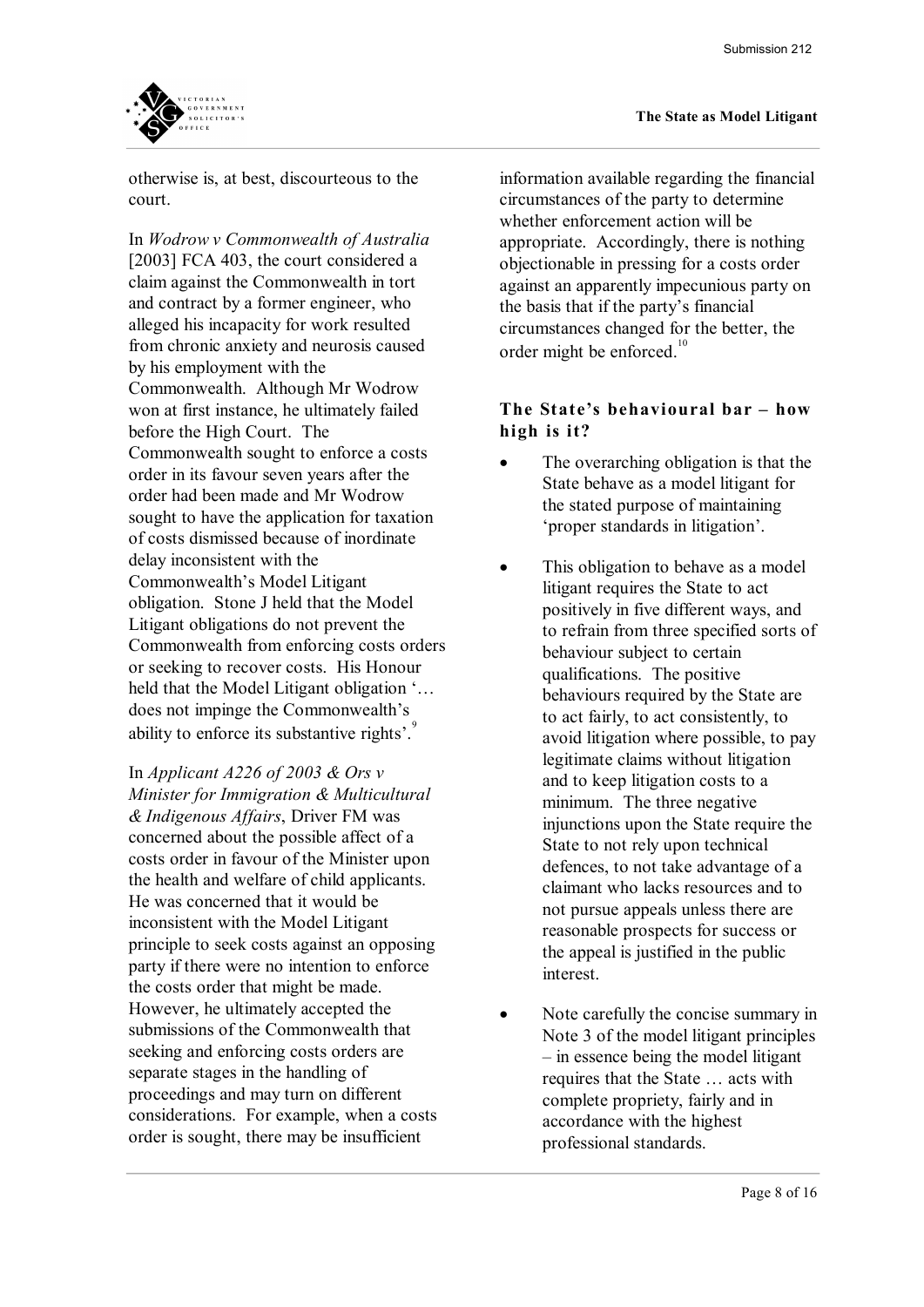

- The obligation to act as a model litigant requires more than merely acting:
	- (a) honestly;
	- (b) in accordance with law and court Rules; and
	- (c) ethically.

The last two bullet points above compel the conclusion that the State's behavioural bar is an extremely high bar to jump over.

#### **The devil in the detail - what do** the model litigant principles mean **in practice?**

Although the model litigant principles can be easily stated, their application often requires matters of fine judgment and degree. It is possible for reasonable lawyers to disagree on the precise application of the model litigant principles in particular circumstances. However, I offer the following views. *Act fairly*

- Pervasive obligation applies at all stages of litigation process.
- · Do not act arbitrarily, capriciously or in a high-handed fashion.

#### *Act consistently*

- The State should not treat citizens arbitrarily – the State should not settle one claim and fight an identical claim. Treat similar claims similarly.
- State can distinguish between different plaintiffs in class action or in a multiple plaintiff litigation scenario, provided principled basis for distinction exists eg different causes

of action, different wrongdoers, different damage suffered by plaintiffs, differing degree of involvement by plaintiffs in underlying facts, etc.

#### *Avoid litig ation*

- · Always be open to ADR at all stages of process. Initiate early mediation or settlement where the State has no viable defences.
- Serve Calderbank offers or offers of compromise under Court Rules.
- Provide preliminary advice as soon as possible on the strengths and weaknesses of your client's position, in particular, whether your client has viable defences which will be upheld by the court.
- Where the State has a claim against someone, try to resolve the claim without issuing court proceedings.
- Many cases for State cannot readily be settled (eg contempts of court, Crimes Mental Impairment cases, judicial reviews).

### *Pay legitim ate claim s*

- Where liability clear and no defences available, State should try to settle.
- If the plaintiff and the State cannot agree on reasonable compensation, consider serving an offer of compromise, admitting liability, and running a trial on the issue of quantum only. If the plaintiff fails to beat the offer of compromise, the plaintiff may be penalized with an order that it pays the State's costs after the offer was served.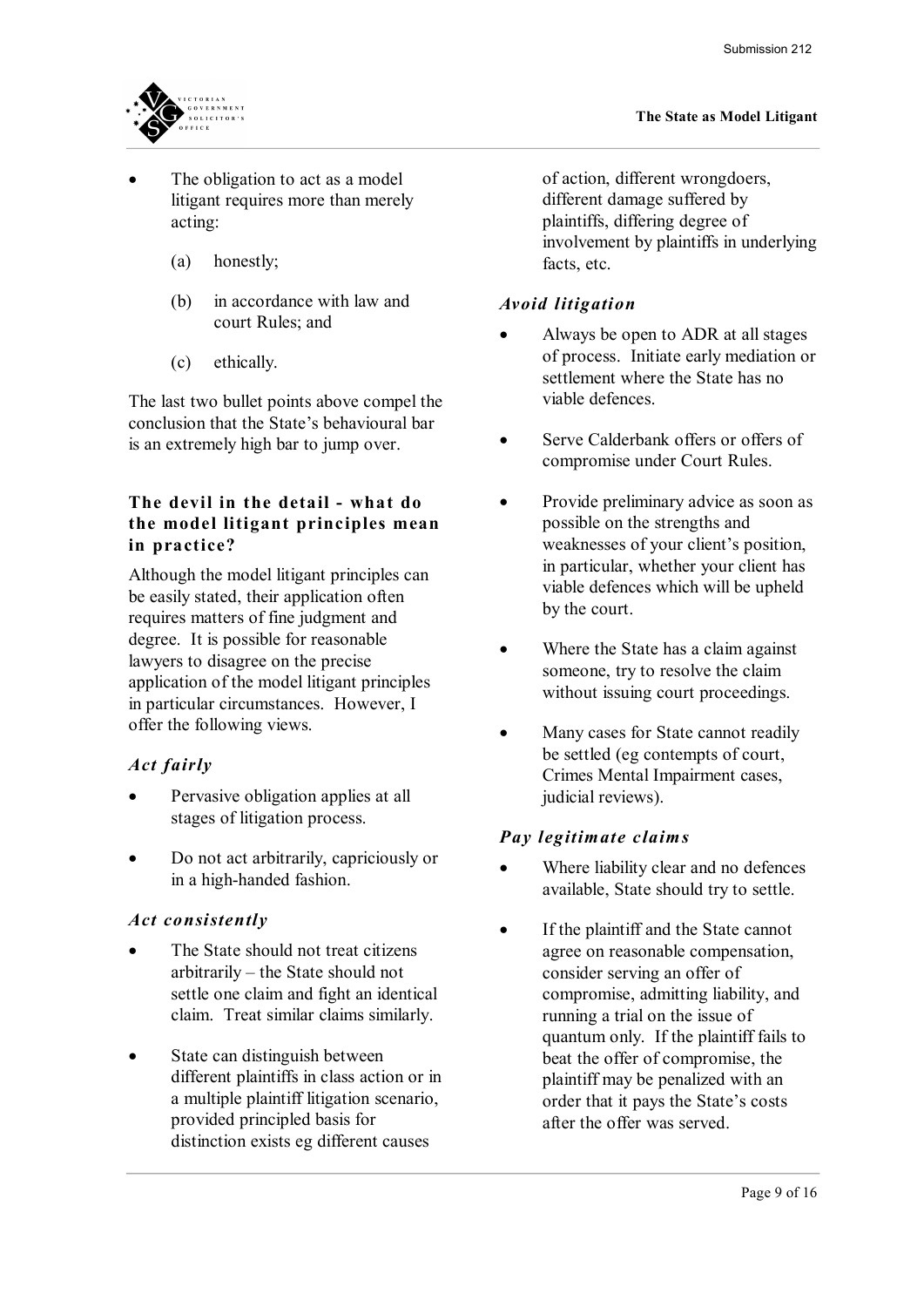

The guidelines do not require the State to cave in to spurious, vexatious and dubious claims. The State can properly decide to defend such claims.

#### *Minimise co sts*

- State should try and get to the heart of cases as quickly as possible. Assess the client's defences. Provide preliminary advice as soon as possible. Do not string out the case as long as possible to increase costs, wear down an opponent, or derive some tactical advantage.
- State should avoid over-servicing. Assess reasonable resources required for each file. Avoid creating artificial teams of lawyers to deal with matters capably handled by one solicitor.
- State should carefully consider and use appropriate counsel at government rates, not commercial rates, even where individual clients are prepared to pay commercial rates.
- Every brief to counsel should be marked clearly with the specified fee. Under no circumstances should briefs be sent to counsel unmarked.
- State should embrace truth in pleadings ie should not routinely deny allegations unless proper to do so.
- State should actively consider formal admissions of liability where it has no viable defences.
- State should carefully consider notices to admit served by parties and consider admitting facts or authenticity of documents and not

routinely disputing such facts or documents.

- The State should seek a preliminary trial on a question of law where appropriate, if it will shorten litigation.
- Solicitors must never, ever put their own economic self-interest in fee generation above the client's interest.
- State should make a careful assessment of commercial considerations balanced against other countervailing considerations.

#### *Don't take technical defences*

- Unclear what 'technical' defences mean. Any available defences at common law or statute should be pleaded.
- · Limitations defences generally pleaded by Commonwealth and by State eg. sexual abuse claims by wards of State.
- The State can and should plead defences open to it (eg s 110(3) of the *Transfer of Land Act* in context of an innocently defrauded registered proprietor of land).
- The obligation to not take technical defences arguably extends to technical points of litigation practice and procedure. For example:
	- late service of documents where no prejudice suffered.
	- incorrect forms for documents.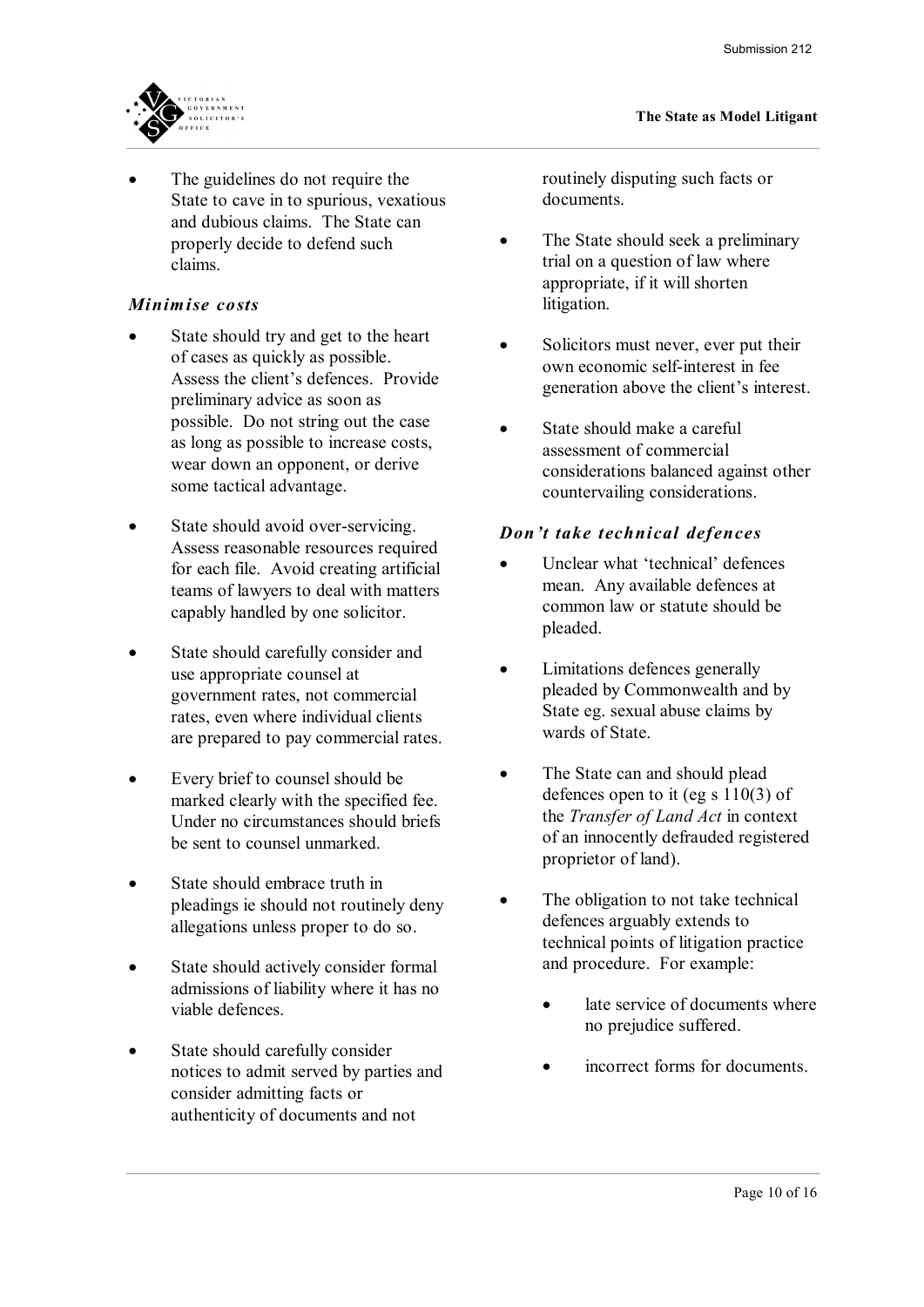

# *Don't take advantage of claimant*<br>who lacks resources *who lacks resources*

- The State should not issue applications without a proper purpose just to increase costs pressures on litigants.
- The State should avoid litigation by paper warfare. Develop strategies to ensure the litigation runs on your own timetable and not any unilaterally imposed timetable by lawyers deluging you with faxes, emails etc.
- The State should make a careful assessment of seniority of counsel and not brief counsel disproportionately senior to issues in dispute.
- The State should strike out unmeritorious Statements of Claim. If the State fails to do so, the State may be embroiled in lengthy litigation over a number of years, culminating in potentially lengthy and expensive trials.
- The State should allow plaintiffs to amend the statements of claim if plaintiffs can produce proper claims disclosing viable causes of action.

### *disclosing viable causes of action.*<br> *Don't appeal unless reasonable*<br> *Prospects for success or in public Don't appeal unless reasonable<br>prospects for success or in public<br>interest interest*

- · obtain advice on prospects of success from solicitor and counsel to ensure appeal has sound prospects or is in the public interest.
- Where an appeal is brought in the public interest (eg Mansfield), consider whether the State should agree to not seek costs or even pay the respondent's costs.

#### **The fair but firm principle**

It has often been said that the model litigant principles require fairness, but do not preclude firmness. As to firmness, I believe a number of principles can be stated to guide the State in its conduct of litigation:

- There is nothing in the guidelines which precludes the State seeking to win cases.
- The State should properly maintain any claim to legal professional privilege and protect public interest immunity, especially in relation to sensitive documents such as Cabinet documents.
- The State should set aside subpoenas where appropriate to do so. The State should claim costs for setting aside subpoenas and legal costs incurred in responding to subpoenas.
- For a good example of specifically permissible behaviours, the ACT model litigant guidelines specifically do not prevent the ACT from:
	- enforcing costs orders or seeking to recover costs;
	- relying on claims of legal professional privilege or other forms of privilege;
	- pleading limitation periods;
	- seeking security for costs;
	- · opposing unreasonable or oppressive claims or processes; or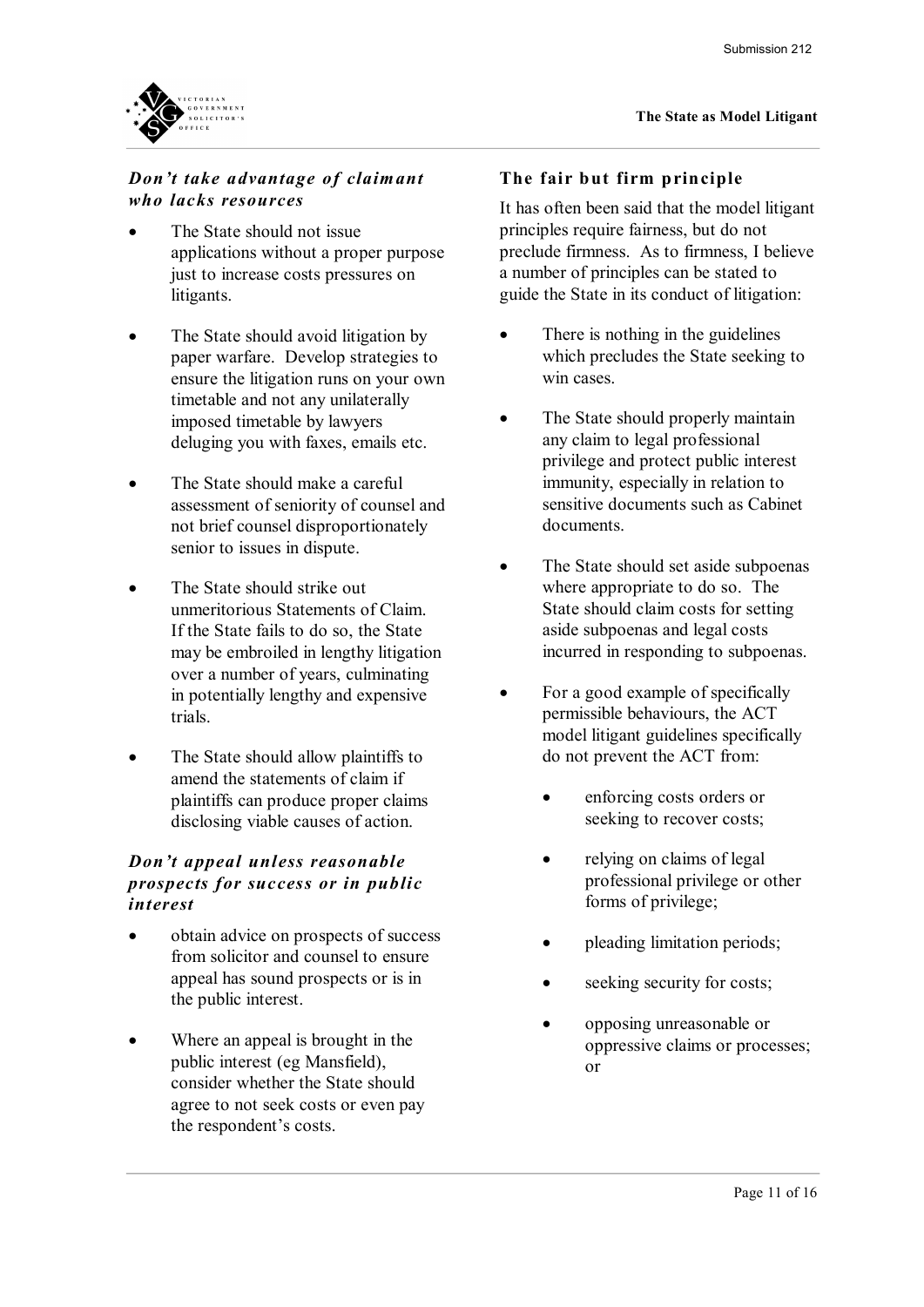

- requiring opposing litigants to comply with procedural obligations.
- Provided the State is not taking mere 'technical points', the State can and should use the rules of the court to maximum advantage. For example, offers of compromise. The State can derive huge costs advantages and place plaintiffs under extreme pressure to settle by utilising the Rules concerning offers of compromise. A plaintiff who fails to beat at trial an offer served by the State will face a penalty of a costs order after the date when the offer was served.

# **Behaviour not expected of a model**<br>litigant **Behaviour not<br>litigant**

As a result of the model litigant principles, there are a number of things the State should avoid in conducting its litigation:

- The State should not play litigation 'fast and loose', nor adopt a 'win at-all-costs' strategy, nor adopt a 'take no prisoners' approach. The State should avoid conduct which will embarrass the State.
- The State should not use delaying tactics to extract a litigation advantage. Whilst experience suggests that certain time limits and orders are occasionally not complied with, such non-compliance should never be a deliberate strategy designed to thwart an opponent or secure a practical advantage.
- The State should not commence any legal proceedings for any ulterior or improper purpose.
- Avoid personality driven litigation.
- · Avoid oppression in litigation. Avoid flurries of interlocutory skirmishes to scare plaintiffs into submission. Fight fair.

#### **Dan ger zone one cos ts issues**

#### *Seeking costs orders*

The model litigant guidelines specifically allow the State to seek costs orders. However, there may be cases where the seeking of such a costs order is inappropriate. For example, where the case raises a novel point of public importance.

Note that different considerations may apply to decisions to seek costs orders and to enforce costs orders.

#### *En f orcing costs orde rs*

The model litigant principles specifically allow the State to enforce costs orders. The usual means of enforcement available include obtaining a warrant of seizure and sale and, in appropriate cases, even selling the judgement debtor's interest in land. I would suggest great caution be exercised in any proposed sale of an unsuccessful litigant`s interest in land, as such action could conceivably lead to adverse publicity. Careful advice canvassing all the risks should be given. Likewise with bankruptcy.<br>Seeking security for costs

If a plaintiff loses a trial and appeals, the State is entitled to, and generally should, seek security for its costs incurred in the appeal. In 2003, the State of Victoria sought security for costs from the Court of Appeal in relation to an appeal from a plaintiff who lost a trial. The indisputable evidence before the Court of Appeal was that the plaintiff was completely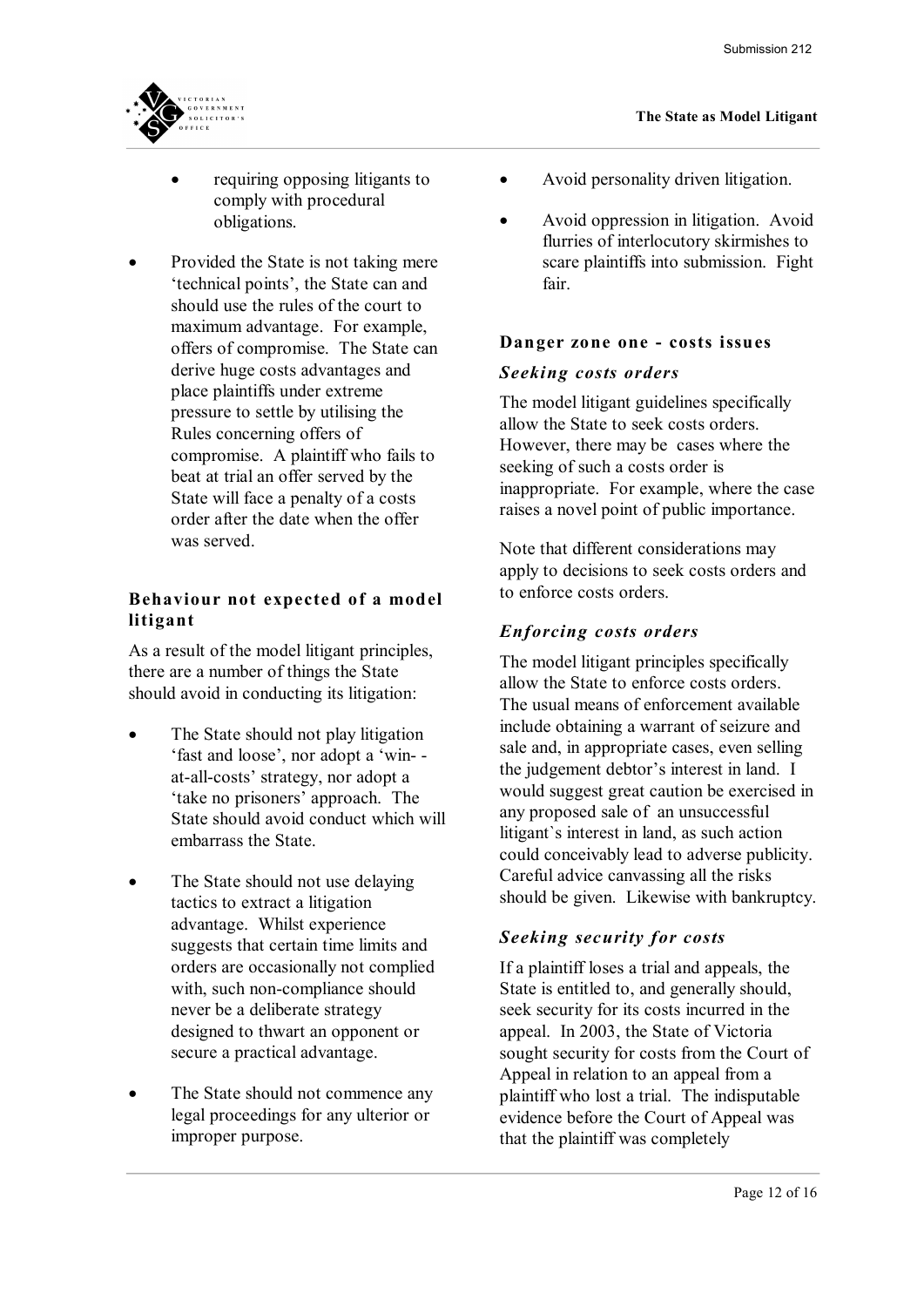

impecunious and could not possibly pay the State's costs if he lost the appeal. The court was initially reluctant to grant such security.

Ormiston JA stated:

It was suggested in an argument, which was barely taken any further for want of authority, that the respondents were not entitled to seek security because in effect the State of Victoria was the respondent or, in the case of the first respondent, the State of Victoria stood behind that person.

It may be in other circumstances and at another time upon argument, some consideration might have to be given to the question, but it seems not presently relevant in this case.

In a similar claim made by the State within weeks of the above order for security being granted, Buchanan JA said:

> I am reluctant to make an order stifling a genuine appeal where the Respondent, the State of Victoria, is in a position to fund its defence of the appeal without relying upon obtaining an order for costs against the appellant. $12$

His Honour considered the appellant's prospects of success were low, and he granted the security sought by the State. However, there is plainly judicial disinclination to grant the State such security.

#### **Danger zone two - litigants in person – d o special p rin ciples apply?**

How do model litigant principles apply to litigants in person? The principles themselves make no distinction between

litigants in person and represented litigants. However, experience and common sense dictate that litigants in person should be treated carefully by the State. The power imbalance between citizen and State is even greater. Litigants in person should be given greater clarification of the process by lawyers acting for the State. For example, clear warning letters should be sent before court applications are made to strike out claims. Give litigants in person a chance to avoid a costs order by terminating proceedings promptly. Be extra fair. Make sure letters you write will withstand critical scrutiny by a judge. Make them as clear as possible. Proceed cautiously!

#### **Enforcement of model litigant principles**

Interesting questions here include:

- If there's a breach, who is obliged to report it?
- What if client does not accept legal advice that proposed conduct infringes the guidelines?
- Can a party rely upon breach in Court?

At the Commonwealth level, the Office of Legal Services Co-ordination is charged with monitoring compliance with the model litigant guidelines. Ultimate Commonwealth responsibility rests with  $AG<sub>c</sub>$ 

- Compliance with guidelines not enforceable except by Attorney General<sup>13</sup>
- Non-compliance cannot 'be raised' in any proceeding except by Commonwealth<sup>14</sup>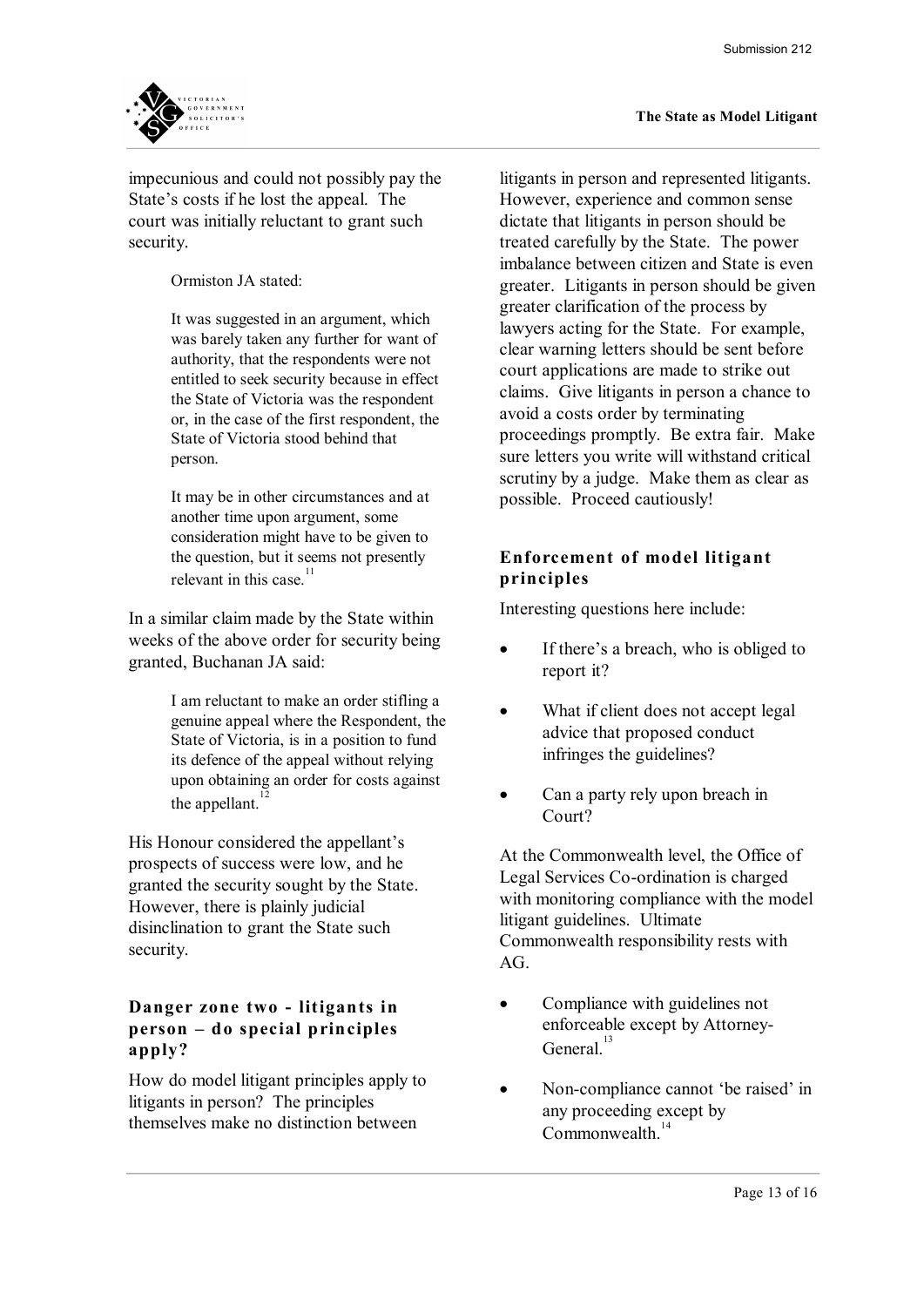

Attorney-General can require production of records or documents and person cannot refuse to comply because of legal professional privilege or duty of confidence.<sup>15</sup>

At State level:

- Ensuring compliance is primarily the obligation of the State, and the lawyers assist the State in the process. 16
- As the guidelines are issued by the Attorney, and in his capacity as the first law officer of the State, the Attorney has ultimate responsibility for ensuring that the guidelines are followed.
- In practice, the Office of the Government Legal Services deals with any alleged breaches and reports to the Attorney-General.

Other accountability mechanisms include:

- Auditor General
- Parliamentary questions and inquiries
- · Ombudsman
- · Media

# **Fu ture of the model li tigan t principle s**

• The model litigant principles are here to stay. They have been operative at Commonwealth level for nine years and, as can be seen from the comments of Griffith CJ, the underlying rationale has been around for almost 100 years.

- There are no reported cases in Victoria referring to model litigant behaviour. This will change in coming years, as their wide-reaching application becomes better known.
- The Victorian Attorney-General in his recent justice statement, expressed a desire to review the model litigant policy with a particular focus on  $ADR$ <sup>17</sup>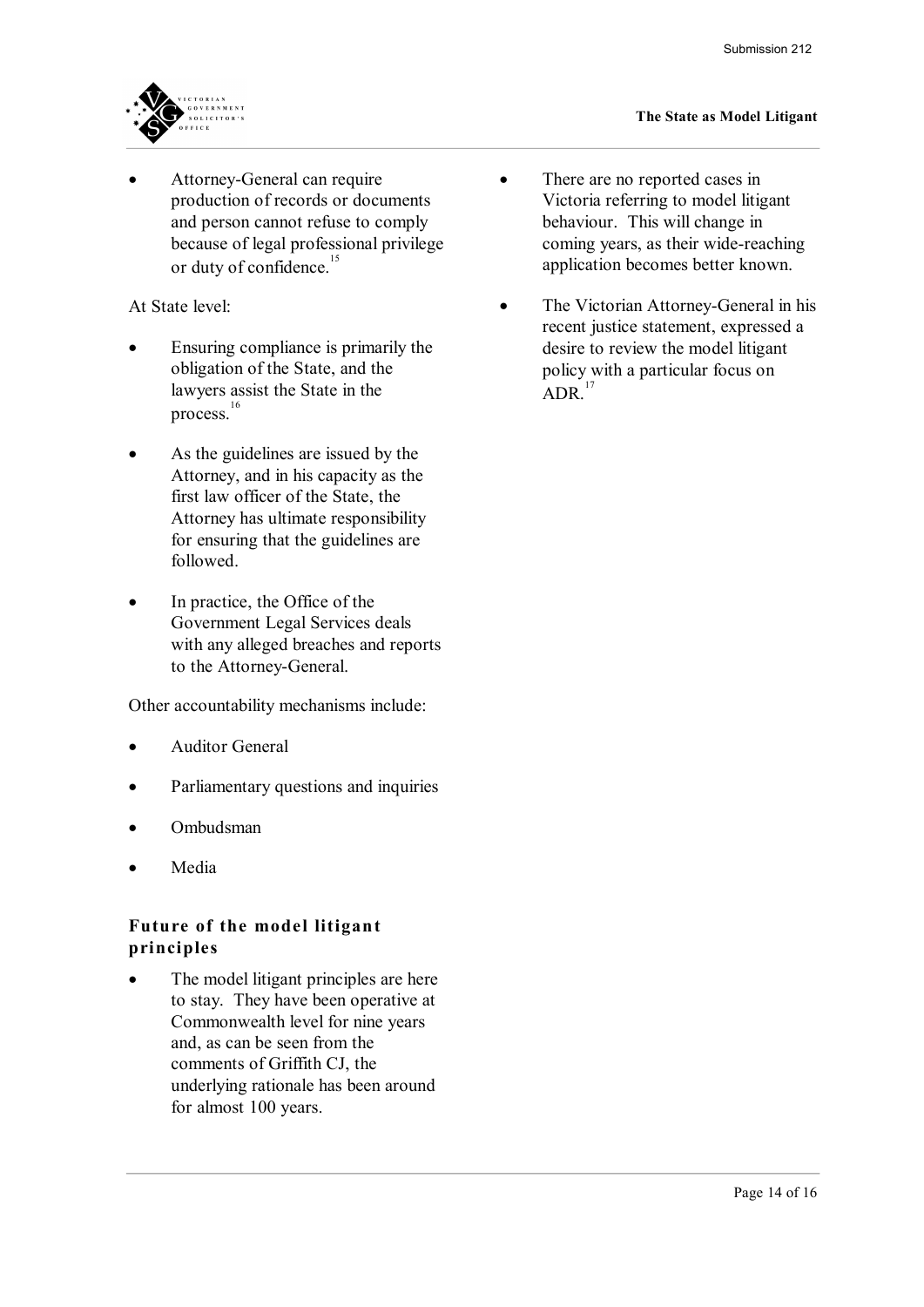# **Bibliography**<sup>18</sup><br>*A. Model Lit*

# *A. Model Litigant Policies*<br>1. State of Victoria. Legal Servi

- State of Victoria, Legal Services to Government Panel Contract (2002)
	- · Model Litigant Principles (Schedule 4, clause 2);
	- Model Litigant Guidelines
- 2. Commonwealth Attorney-General's Department, Legal Services **Directions** 
	- Directions on the Commonwealth's Obligation to Act as a Model Litigant (Appendix B)

# *(Appendix B)*<br> **B.** *Journal Articles, Reports and Conference Papers Con fe rence Papers*

- 3. Australian Law Reform Commission, 'Managing Justice: A Review of the Federal Civil Justice System', *ALRC Report* No 89 (2000), [3.129] [3.147].
- 4. Dale Boucher, 'An Ethical Code … Not a Code of Conduct' (1996) *Canberra Bulletin of Public Administration*, No 79, 3.
- 5. Barry Leader, 'The Model Litigant Principle: Can the AGS Stay Competitive?' (1998) *Reform*, No 73, 52.
- 6. David Spender, 'Dramatis Personae The Commonwealth Acting as a Model Litigant' (2002) 13 *Australasian Dispute Resolution Journal* 63.
- 7. 'The Management of Disputes Involving the Commonwealth: Is Litigation Always the Answer?' (Conference held at Canberra on 22 April 1999).
	- Allan Fels, 'The Growing Importance of Conflict Management' (1999) *Canberra Bulletin of Public Administration*, No 92, 21.
	- Ian Govey & Maia Ablett, 'The Commonwealth as a Litigant: An Insider's View I' (1999) *Canberra Bulletin of Public Administration*, No 92, 24.
	- Dale Boucher, 'The Commonwealth as a Litigant: An Insider's View II' (1999) *Canberra Bulletin of Public Administration*, No 92, 29.
	- The Honorable Justice Daryl Davies QC, 'Disputes Involving the Commonwealth: Observations from the Outside – A Judge's View' (1999) *Canberra Bulletin of Public Administration*, No 92, 34.
	- John Basten QC, 'Disputes Involving the Commonwealth: Observations from the Outside – A Barrister's View' (1999) *Canberra Bulletin of Public Administration*, No 92, 38.
	- PM Meadows, 'Disputes Involving the Commonwealth: Observations from the Outside – A Solicitor's View' (1999) *Canberra Bulletin of Public Administration,* No 92, 41.